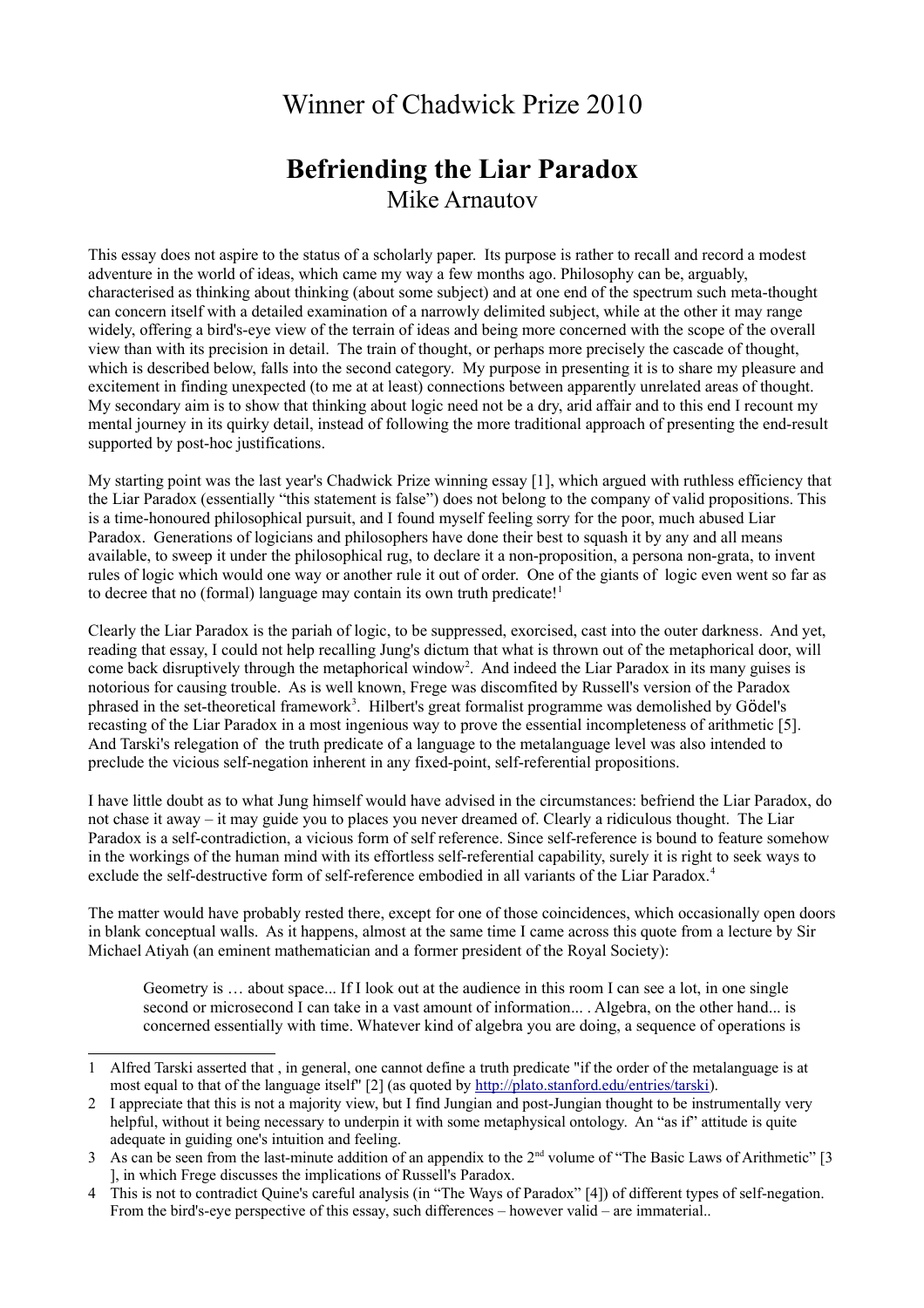performed one after the other, and "one after the other" means that you have got to have time. In a static universe you cannot imagine algebra, but geometry is essentially static.<sup>[5](#page-1-0)</sup>

The assertion of algebra being intimately connected with time may seem surprising, until one realises that what is meant is not physical time measured by some real-world clock, but logical time – an ordering of sequences of successive operations. This is a kind of time programmers know well when they write program statements such as  $x = y + 1$ , which is not an equation to be solved, but an assignment to be performed. Here y *first* has some value, which is *then* increased by one, and *then* the value of x is set to this new value.

The Atiyah quote made me realise that if viewed algebraically, the Liar Paradox is not a paradox at all! Let the algebraic clock tick: if the self-referential negation is assumed to be true (tick), then it is false (tock), therefore it is true (tick) and hence it is false (tock)... At no point of algebraic time is the Liar Paradox both true *and* false, it only turns into a paradox if we attempt to squash it into a timeless single value. In fact, it is... it is... that old friend of programmers – a flip-flop! $<sup>6</sup>$  $<sup>6</sup>$  $<sup>6</sup>$ </sup>

At this point my thoughts attempted to go in three separate directions at once. One strand was a memory of seeing a TV interview with James Hillman (a major figure in post-Jungian depth psychology). The salient point was Hillman explaining his dislike of airports – it was all those sliding doors he did not like. Doors should open properly, pivoting on a hinge, to show both sides of the barrier of an entrance-way. Not for nothing did Romans make the two-faced God Janus to be the god of doorways. A proper door opens, and closes, hinged on a fixed point. Hillman was indicating this action by turning his hand in front of him and became visibly fascinated by this movement, observing his turning hand and murmuring: "Opening... Closing... Opening... Closing..." to the complete bemusement of the interviewer. While this memory was not illuminating either logically or philosophically, such connections matter in that they set the tone of our intuition. The flip-flop action of Hillman's hand indicated a doorway – a way through. What is more, it was presided over by a god who these days is perceived as two-faced and hence untrustworthy, and yet who used to be thought wise in being able to look both forward and back at the same time.

The second strand was all about the way 20C science was invigorated when it finally caught up with Poincaré's pioneering work of 1891<sup>[7](#page-1-2)</sup> and started paying attention to iterative equations, thereby opening our eyes to the world of fractals and of deterministic chaos. The excitement of this period was well caught by Tom Stoppard in his play "Arcadia" [8]:

Valentine: "[…] People were talking about the end of physics. Relativity and quantum looked as if they were going to clean out the whole problem between them. A theory of everything. But they only explained the very big and the very small. […] We are better at predicting events at the edge of the galaxy or inside the nucleus of an atom than whether it'll rain on auntie's garden party three Sundays from now. Because the problem turns out to be different. We can't even predict the next drip from a dripping tap when it gets irregular. Each drip sets up the conditions for the next, the smallest variation blows the prediction apart […] A door like this has cracked open five or six times since we got up on our hind legs. It's the best possible time to be alive, when almost everything you thought you knew is wrong."

The third strand of my thoughts took me back to my early teens and to the birthday present of an electrical experimentation kit, complete with a battery. I clearly recall the thrill of putting together an electric bell and seeing how it worked. A loosely hinged metal arm closes the bell's electric circuit, which causes an electromagnet to generate a magnetic field. This field makes the metal arm move and strike the bell, but the movement also breaks the electrical circuit, the magnetic field disappears and the arm falls back, thereby closing the circuit again. The circuit is closed (tick), therefore it is opened (tock), therefore it is closed (tick) and therefore it is open again (tock)... The arm oscillates, and yes, that's what it essentially is – an oscillator. The Liar Paradox is a logical

<span id="page-1-0"></span><sup>5</sup> Sir Michael Atiyah's 2000 Toronto lecture, as quoted by John Derbyshire in his "Unknown Quantity" [6].

<span id="page-1-1"></span><sup>6</sup> Most programmers would have a flip-flop in their programs somewhere, somehow, sooner or later. In many programming languages the numerical value of zero is also interpreted as the logical value of **false**, while the value of one (or in fact any non-zero value) is in a logical context interpreted as meaning **true**. The simplest flip-flop is the assignment  $x = 1 - x$ . If x is zero, it becomes one, if it is one it becomes zero. "If I am true, I am false, if I am false, I am true." For example, when right-justifying text in a non-proportional font, padding spaces are inserted alternately from from the left or from the right in successive lines of text, in order to minimise the chance of vertical "rivers". A flip-flop will be typically used to govern the left/right choice for each successive line.

<span id="page-1-2"></span><sup>7</sup> In the early 1890s Poincaré used iterative methods to find deterministic chaos lurking within Newtonian mechanics [7]. However, science was not ready for his discovery and the whole subject had to be rediscovered independently about 70 years later.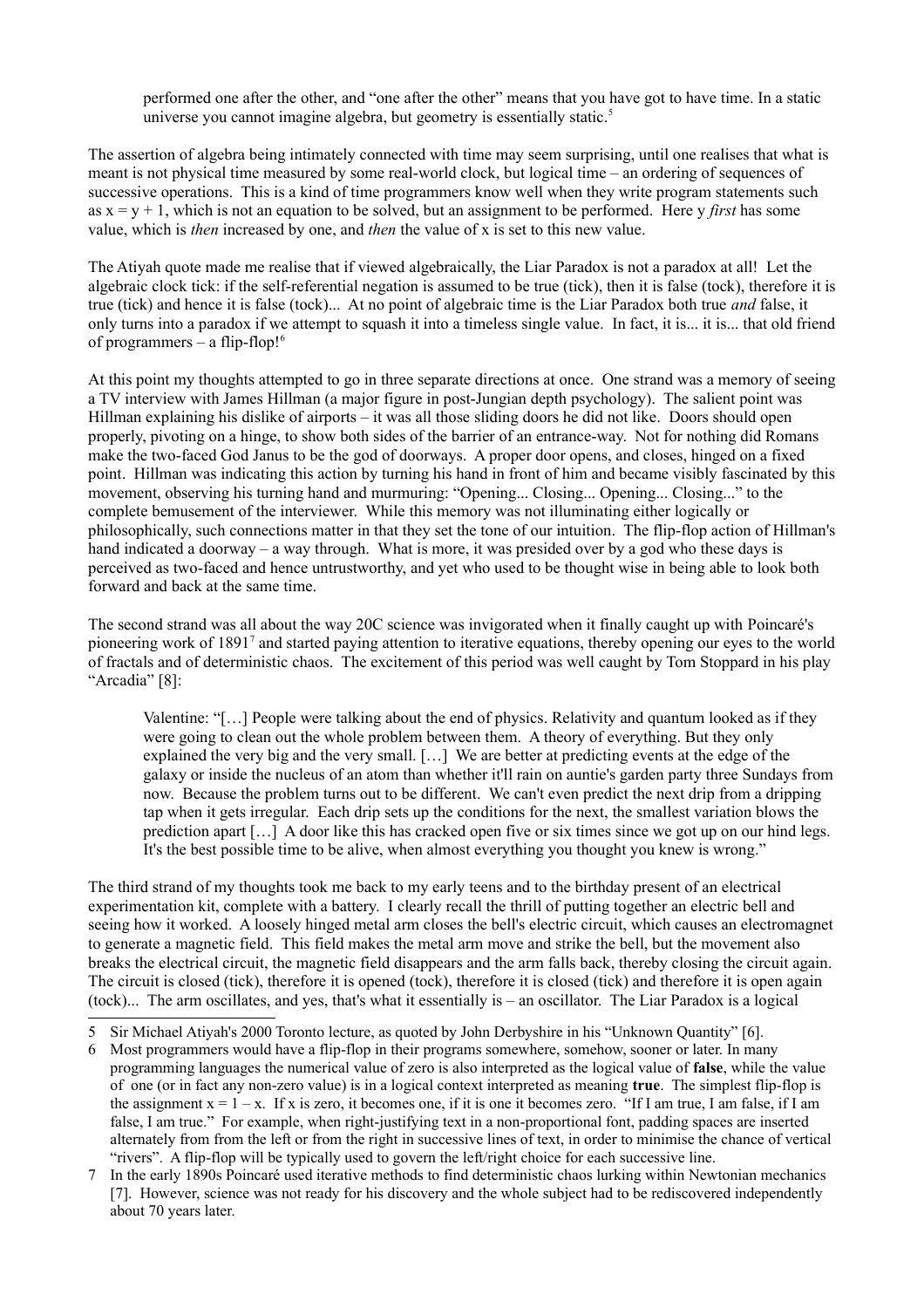oscillator! The arm oscillates, and the bell rings. Is it perhaps a doorbell? Who is there?

Looking back at it, I find it interesting that all three strands in their different ways involved the image of a doorway. However, what I was conscious of at the time was the inevitable voice of scepticism: does this line of thought actually lead anywhere? If not, then all this excitement does not rate even as a tiniest footnote in the long history of the Liar's Paradox. What is the big deal? If we were talking about electronics, that would be different. Practically the whole of the electronics industry is built on the foundation of the humble oscillator. Could there be such a thing as a logical circuit and could it be made to do anything of interest? Can one build such circuits beyond the obvious elaborations of the Liar Paradox (e.g. "A: statement B is true; B :statement A is false")?

There is of course a disappointingly obvious answer: logical circuits are the basis of computer industry and in fact all programming can be viewed as implementing carefully structured systems (often vast in scale) of interlocking logical statements. This is obvious from the identification of the Liar paradox with a flip-flop programming construct. Yet this answer does not feel quite right.. Flip-flops and similar software components apart, computer programs are not generally built in a way which would make them analogous to a system of propositions through which truth values may flow. Could anything interesting follow from examining such proposition systems in their own right?

If that thought sounds familiar, there is a reason for it. In response to Tarski's ruling (intended to block the Liar Paradox) that a language may not contain its own truth predicate, Kripke came up with an alternative in his "Outline of a Theory of Truth" [9]. His suggestion was to let the truth predicate initially range only over *some* particular paradox-free subset of propositions of a given language, and let logical operations propagate truth of propositions outwards from this chosen subset, until a stable point is reached. While in one way this was clearly an approach in the spirit of algebraic time, it was still motivated by the static, geometric view. The aim was to reach a stable point, beyond which all change would cease. Time was merely a technical device for getting to the timeless stability. But can it be in fact guaranteed that a stable point **would** be reached? In general this seems doubtful. Could one experiment with truth values propagating through a large, arbitrary network of propositions? On reflection, that sounded *very* familiar. Didn't Stuart Kauffman do something of the sort?

And yes, indeed he did, coming to this thought from a completely different direction. Kauffman experimented with large Boolean networks, envisaging each node of the network as a lightbulb which is either lit ("true") or not lit ("false"), the state of each bulb at the time **t+1** being a logical function of the state at time **t** of some other bulbs. Typically in such a network a lot of bulbs are either permanently on or off , but there is also a number of groups of interconnected bulbs which oscillate with different periodicity, so that the group returns to the same on/off pattern after some specific number of time steps.

That in itself does not sound too illuminating and I regret to say that reading about these experiments some years ago I simply shrugged them off. What I missed at the time was that the interesting aspect of such networks was not the behaviour of any single one of them, but the statistical features of the whole class of randomly connected networks. These properties include, for example, effects remarkably reminiscent of phase transition in physics, as one varies probabilistic parameters governing random networks. Even more interestingly, for a given set of such probabilistic parameters it turns out to be possible to predict the likely number of separate groups which do not settle into a steady on-off state, but continue to oscillate.

This is not the place to recount Kauffman's results and speculations he based on those results – they can be found in his books, of which "At Home in the Universe" [10] is probably the most approachable one. However, it is worth noting some of the implications Kauffman suggests. These range from a suggestion that we have been missing a self-organising principle in nature (what he calls "order for free", which makes emergence of life as good as inevitable), to a proposed connection between the number of different cell types in a given species and the number of genes in that species' DNA (on the assumption that networks of gene activations are governed by similar stochastic laws to those of networks of light bulbs).

Kauffman of course has his own research agenda which is not primarily about propagation of truth through systems of propositions. Connectivist AI research appears to be also encroaching on this area, but again, the primary aims of these efforts are elsewhere. Does anybody study more generally the way truth values propagate in algebraic time through systems of logical propositions? I am unaware of any such work, though that may be simply a reflection of my ignorance. Perhaps there is nothing to be found in this subject (call it "logodynamics"?) other than the statistical correlations observed by Kauffman. One possible line of enquiry could take its cue from physics and investigate effects of small perturbations on the stability of Kauffman's islands of activity. But such considerations belong to the class of "thinking about" rather than of "thinking about thinking about" and thus lie